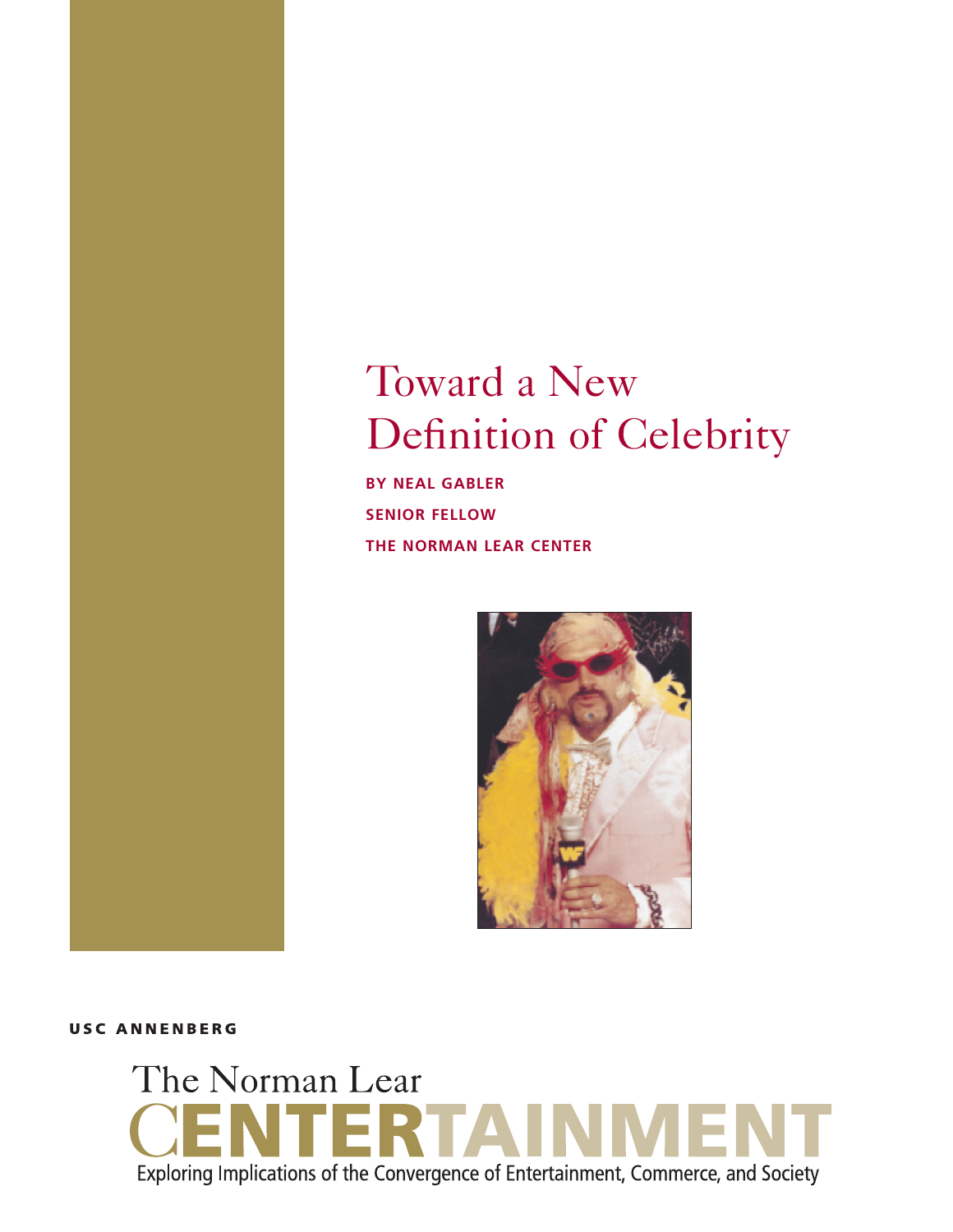## Toward a New Definition of Celebrity

By Neal Gabler, Senior Fellow, The Norman Lear Center

#### **THE NORMAN LEAR CENTER**

The Norman Lear Center is a multidisciplinary research and public policy center exploring implications of the convergence of entertainment, commerce, and society. Located at the USC Annenberg School for Communication, the Lear Center builds bridges between eleven schools whose faculty study aspects of entertainment, media, and culture. Beyond campus, it bridges the gap between the entertainment industry and academia, and between them and the public. Through scholarship and research; through its programs of visiting fellows, conferences, public events, and publications; and in its attempts to illuminate and repair the world, the Lear Center works to be at the forefront of discussion and practice in the field.

#### **THE LEAR CENTER FELLOWS PROGRAM**

The Lear Center Fellows Program brings in leading practitioners and thinkers, often in collaboration with other USC schools, to contribute their experience and insight. Visiting scholars, journalists, social critics, public intellectuals, and writers-inresidence stimulate discussion and debate on the issues important to the Lear Center.

#### **NEAL GABLER**

Neal Gabler, Senior Fellow at the USC Annenberg Norman Lear Center, is an author, cultural historian, and film critic. His first book, *An Empire of Their Own: How the Jews Invented Hollywood,* won the *Los Angeles Times* Book Prize and the Theatre Library Association Award. His second book, *Winchell: Gossip,*

*Power and the Culture of Celebrity* was named non-fiction book of the year by *Time* magazine. His most recent book is *Life the Movie: How Entertainment Conquered Reality,* and he is currently at work on a biography of Walt Disney.

Gabler has contributed to numerous publications including *The New York Times, The Los Angles Times, Esquire, New York Magazine, Vogue, American*

*Heritage, The New York Republic, Us,* and *Playboy.* He has appeared on many television programs including *The Today Show, The CBS Morning News, The News Hour, Entertainment Tonight,*



*Charlie Rose, and Good Morning America.* Gabler also hosted *Sneak Previews* for PBS.

Gabler held fellowships from the Freedom Forum Media Studies Center and the Guggenheim Foundation. He served as the chief non-fiction judge of the National Book Awards and judged the *Los Angles Times* Book Prizes.

Gabler has taught at the University of Michigan and at Pennsylvania State University. He graduated summa cum laude from the University of Michigan and holds advanced degrees in film and American culture.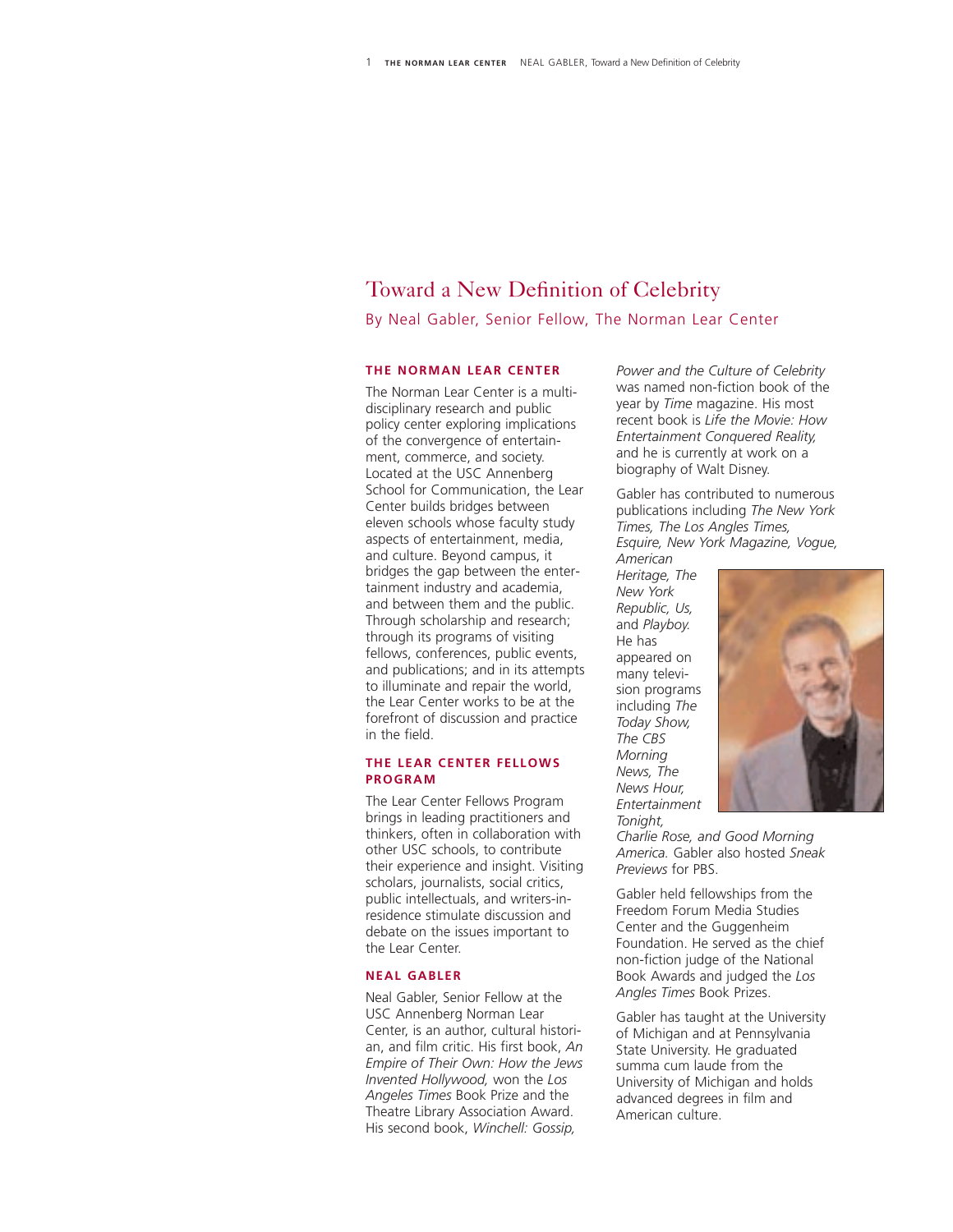## Toward a New Definition of Celebrity

Nearly forty years ago in his pathbreaking book, *The Image: A Guide to Pseudo-Events in America,* the cultural historian Daniel Boorstin issued his now-famous tautological proclamation on celebrity and effectively wrote what has been an epitaph for any serious consideration of the phenomenon. As Boorstin defined him, albeit with a distinct moralistic slant, a celebrity is a "person who is known for his well-knownness." He is the "human pseudo-event" who has been manufactured for us but who has no substantiality –– something hollow that is a manifestation of our own hollowness. There was a time, Boorstin wrote, when the famous were also the great, which meant that fame was a function of accomplishment. But he recognized that in his contemporary America of the 1960s this was no longer true since there were famous individuals who seemed to have accomplished very little, and he leapt from that recognition to the conclusion that greatness and celebrity were locked into a zero-sum game. The more celebrity you had, the less greatness you had, apparently on the assumption that the fame granted a celebrity devalues genuine fame that had been earned, in Boorstin's words, via "the slow, the `natural' way" rather than the "manufactured" or "artificial way."

Most of us appreciate that celebrity and greatness are not the same commodity, but there is nevertheless a problem with Boorstin's oft-quoted definition. Though there are obviously people who have gained recognition for having done virtually nothing of significance — a phenomenon I have called the "Zsa Zsa Factor" in honor of Zsa Zsa Gabor, who parlayed her marriage to actor George Sanders into a brief movie career and the movie career into a much more enduring celebrity — Boorstin's definition is simply not true for the vast majority of celebrities. Unless you use the term to define itself — that is, a celebrity is by definition someone who is famous for not having accomplished anything of

Most of us appreciate that celebrity and greatness are not the same.



There are people who have gained recognition for having done nothing of significance.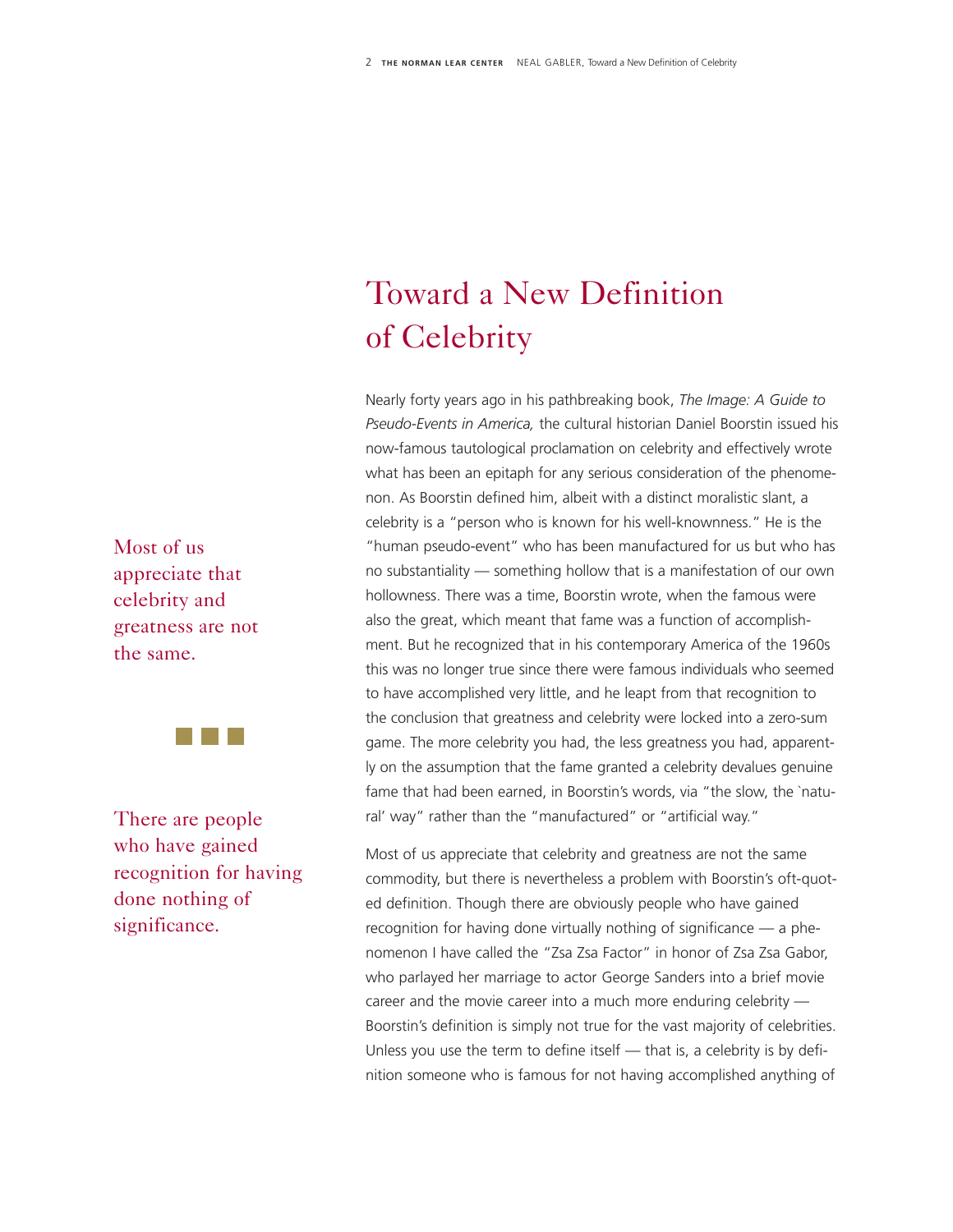value — most of the people we call celebrities have accomplished something, and many of them have accomplished a great deal. Michael Jordan, Shaquille O'Neal, Wayne Gretzky, Mark McGwire and other star athletes are by any measure celebrities, yet they are also by any measure achievers as well. Likewise, Julia Roberts, Tom Hanks, Barbra Streisand and Marlon Brando. They are undeniably celebrities, but they are also, at the very least, remarkable entertainers. To deny their achievements is as meaningless as denying their celebrity. And one can make a converse argument for any number of writers, musicians, visual artists, politicians, even the occasional captain of industry. To deny their celebrity is as meaningless as denying their achievements.

Writing at a time when celebrity was relatively fresh and highly suspect, Boorstin was exercising a traditionalist's bias in regarding it as a kind of cultural deformity along with so many other products of mass media. But in the years since, with the explosion of celebrity and its increasing centrality in American life, another possibility has arisen — one that would no doubt offend Boorstin and other traditionalists but one that may better enable us to understand how celebrity functions than Boorstin's dismissive definition did. It is entirely possible that celebrity, far from being a symptom of cultural degradation, is actually an art form wrought in the medium of life. More, on the evidence, it is even possible that celebrity is now our dominant art form, not only in the attention it demands or in the way it subjugates other media but in the way it seems to refract so many of the basic concerns of the culture, precisely as art does.

Boorstin was right on one thing: Celebrity is a function of "well-knownness." Needless to say, a celebrity must be known or he is no celebrity, which is why publicity is a prerequisite. Boorstin was wrong, however, in seeing celebrity as *only* a function of well-knownness. While there is no such thing as a celebrity who isn't famous, there are famous individuals whom most of us would not consider celebrities. Queen Elizabeth is certainly famous, but one doubts whether most Americans would call her a

## Celebrity is an art form wrought in the medium of life.



Celebrity seems to refract many of the basic concerns of the culture.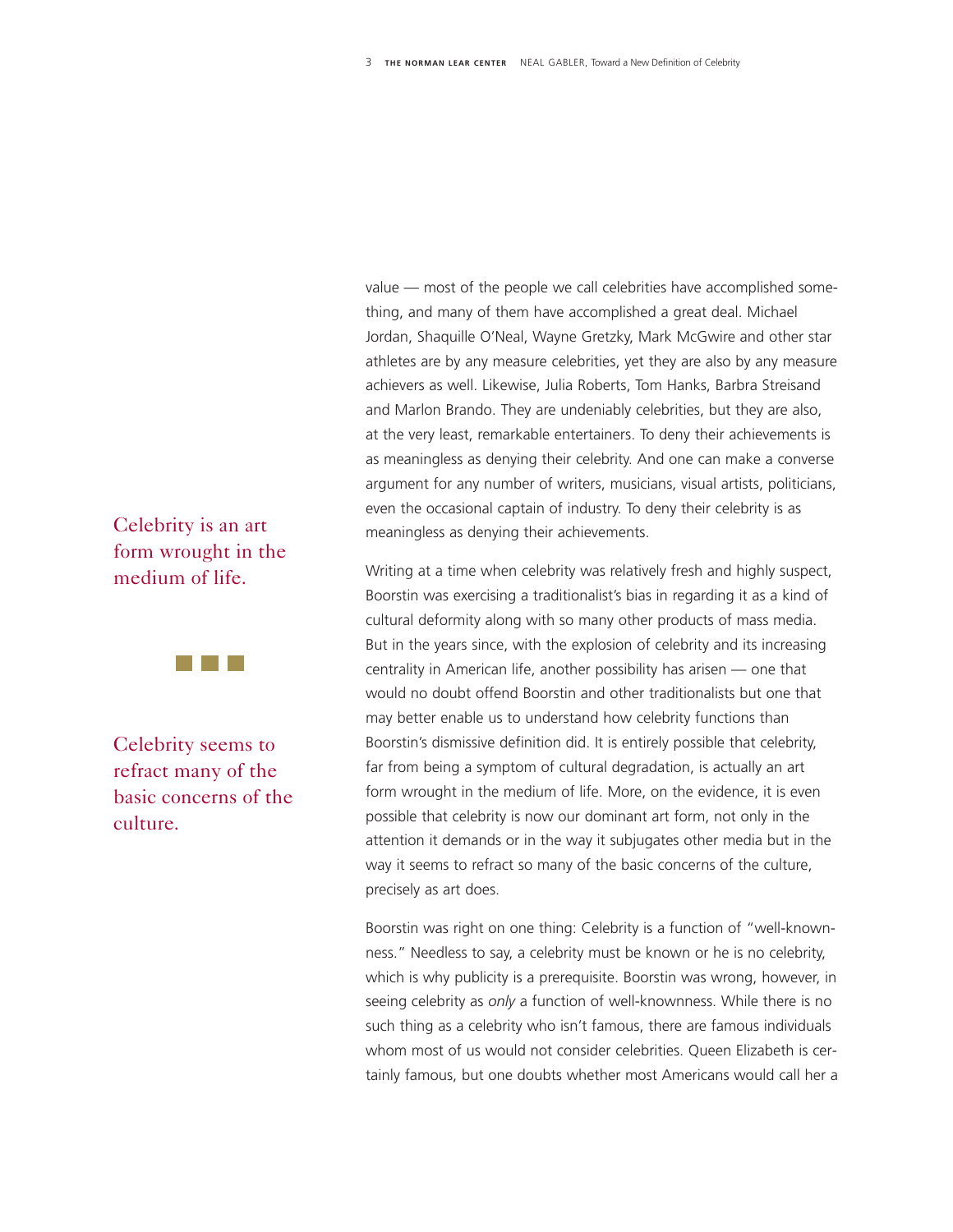celebrity the way Princess Di was. George Bush, Sr. is famous, but he is not a celebrity. His successor Bill Clinton is. Vice President Dick Cheney is famous, but he is no celebrity. There are no paparazzi elbowing one another aside to snap Cheney's picture, no swooning Cheney fans crying out, "Dick, Dick," most of all no Cheney stories filling the tabloids.\*

So what turns a famous person into a celebrity? The grand answer, on empirical evidence, seems to be narrative. The main reason we want to read about certain individuals in the supermarket tabloids or in *People* or *Vanity Fair,* or we want to watch television reports about them on "Entertainment Tonight" or "Access Hollywood" is that we are interested in their stories: In Matthew Perry's drug addiction, in Tom Cruise's and Nicole Kidman's divorce, in the serial romances of Russell Crowe, in Jesse Jackson's love child, in the Hillary/Bill relationship. Queen Elizabeth and Dick Cheney may have fame, but they don't have stories. (Of course, in England Elizabeth may have become a celebrity by virtue of having become a player in Di's story.) Frankly, if they did, they would be celebrities, too.

My own incipient definition of celebrity in my book *Life the Movie: How Entertainment Conquered Reality* was that a celebrity was "human entertainment," by which I obviously meant not a conventional entertainer but a person who, by the very process of *living,* provided entertainment for us — a definition that embraced most conventional entertainers, such as movie and television stars, whose lives fill the gossip columns and magazines, but also businessmen like Donald Trump,

*\*The issue is complicated by something I shall address in a later paper on "celebrity treatment." The media have devised a semiotics of celebrity in both word and image that they apply to virtually anyone they cover whether he is a celebrity or not. Therefore, non-celebrities receive the "celebrity treatment," a kind of breathless glamorization which may lead us to confuse them with real celebrities.*



So what turns a famous person into a celebrity? Narrative.

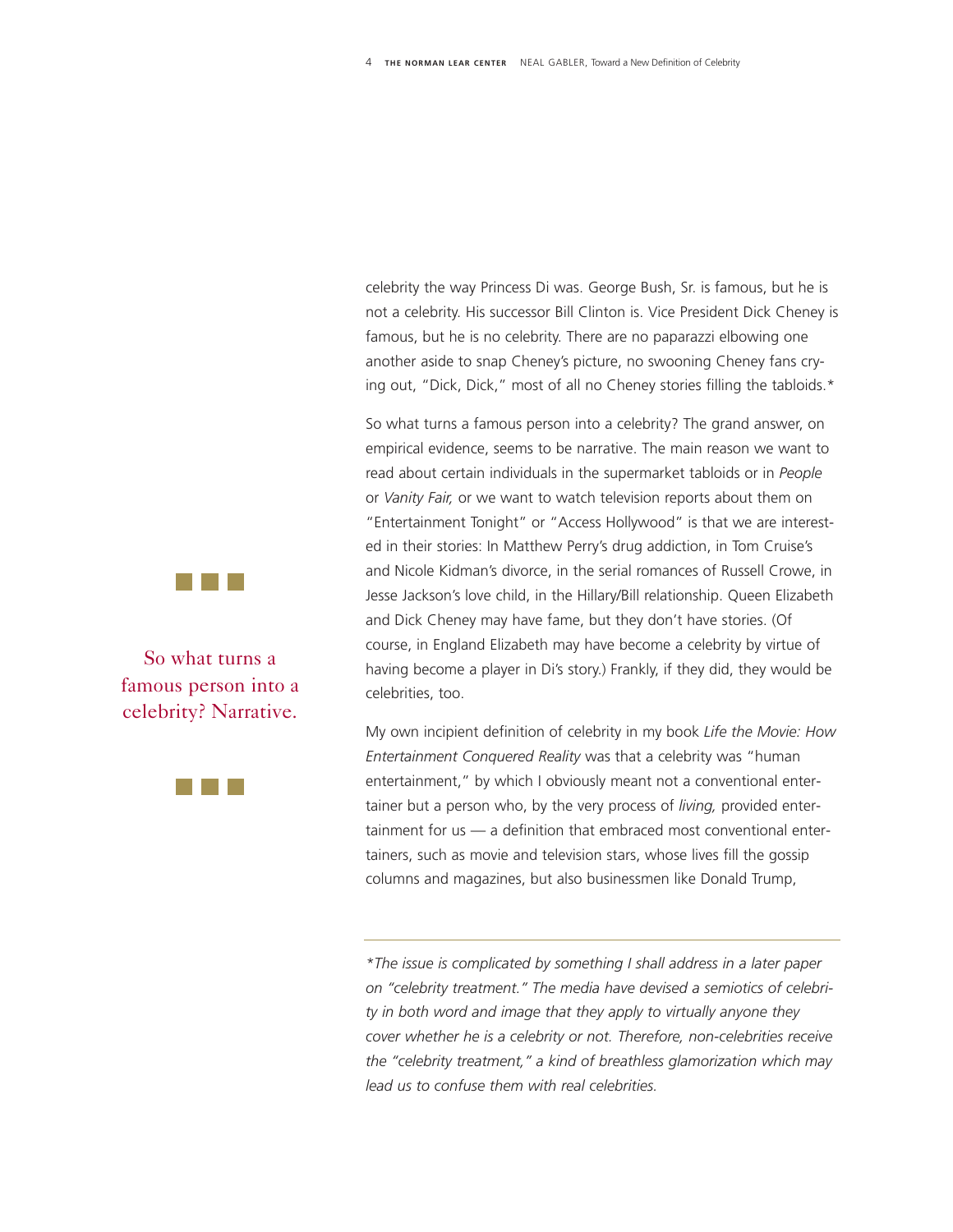politicians like Bill and Hillary Clinton, fashion designers like Ralph Lauren, alleged criminals like O.J. Simpson, even certain products that have especially fascinating origins or astonishing sales the recounting of which could provide entertainment for us. In retrospect, however, that definition was inadequate because, for one thing, it didn't identify the source of the entertainment: Plotlines. What all these people and things have in common is that they are living out narratives that capture our interest and the interest of the media — narratives that have entertainment value. Or put another way, what stars are to traditional movies, celebrities are to what I call the "life movie" — a movie written in the medium of life.

Boorstin himself realized that fame had a narrative component, but he explicitly separated the narrative from the celebrity. Using aviator Charles Lindbergh as an example, Boorstin saw Lindbergh's greatness and subsequent fame flowing from his accomplishment of having flown solo across the Atlantic Ocean in 1927. Lindbergh transmogrified into a celebrity only when his publicity and popularity reached a critical mass where they *became* the story, usurping the accomplishment itself and making Lindbergh well known for being well known.

Or so Boorstin has it. Putting aside the issue of whether gaining popularity by whatever means isn't itself a kind of accomplishment in America, what Boorstin failed to recognize is that popularity is the by-product of celebrity, not its source. For Lindbergh, the source was the narrative of that flight — a narrative that was later elaborated by his marriage to socialite Anne Morrow and by the tragic kidnapping and murder of their baby in 1932. He wasn't well known for being well known. He was well known — a celebrity — because he had a great story, and he remained a celebrity because he, or history, kept adding new chapters to it.

Of course you don't need a great story to be a celebrity any more than a movie needs a great script to be a film. Occasionally even the suggestion of a narrative is enough to create celebrity if the suggestion hints at such durable narrative crowd-pleasers as sex or violence. Take the typical

What stars are to traditional movies, celebrities are to the "life movie!"



Occasionally even the suggestion of a narrative is enough to create celebrity.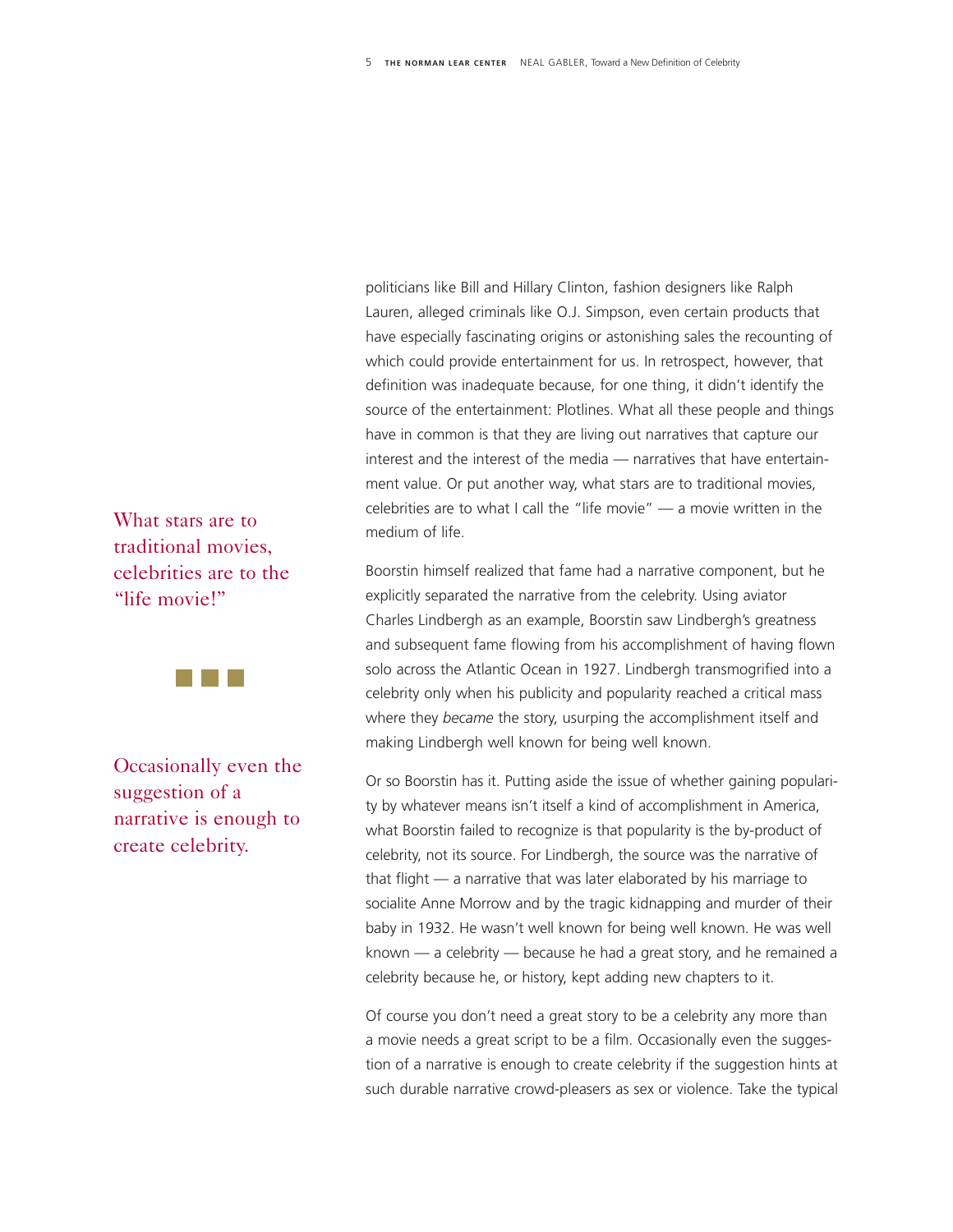Conventional entertainers are the likeliest candidates for celebrity. They come equipped with publicity and a narrative.



fashion model. In the case of Gisele Bündchen, the Brazilian bombshell prominently featured in Victoria's Secret ads, her beauty plants a narrative seed. Her looks are intriguing enough that we want to know what her story is. For those who care, it turns out that she is being touted as the new look in fashion models, voluptuous rather than waiflike — a look that makes her in demand on the runways and in the haute couture magazines. More important, as with most widely photographed models, her beauty catapults her into the world of celebrity where she is essentially a walk-on in other people's narratives. But once she arrives in that world, the story needs more heft if she is to achieve her own real celebrity, and in Gisele's case, it gets that heft. She begins being seen with the actor Leonardo DiCaprio. They deny a romance. A few months later there are rumors of an engagement ring, which again they deny. (The plot thickens.) Then finally and suddenly they announce their nuptials. Bingo! Gisele has now entered as co-star another celebrity narrative, DiCaprio's, where if she plays her cards right, she can maintain her celebrity for quite a while — certainly much longer than if she had remained just another pretty face without a story to go with it.

Though the Giseles of the world are proliferating, there are sound reasons why conventional entertainers like Leonardo DiCaprio remain the likeliest candidates for celebrity, first and foremost of which is that stars by virtue of being stars come equipped with the first two prerequisites for celebrity: Publicity and what might be called a "foundation narrative." They all have the story of their success, always a good tale and the subplot of everything else they are likely to do in their lives. So long as one keeps building one's career, keeps leaping from one success to the next, one really doesn't need much more of a narrative to sustain one's celebrity. Think of Tom Hanks whose life has few soap operatic elements but whose success has continued unimpeded and whose celebrity flourishes as a result.

Conventional stars also have the advantage over other potential celebrities of being able to draw on the roles they play which their fans often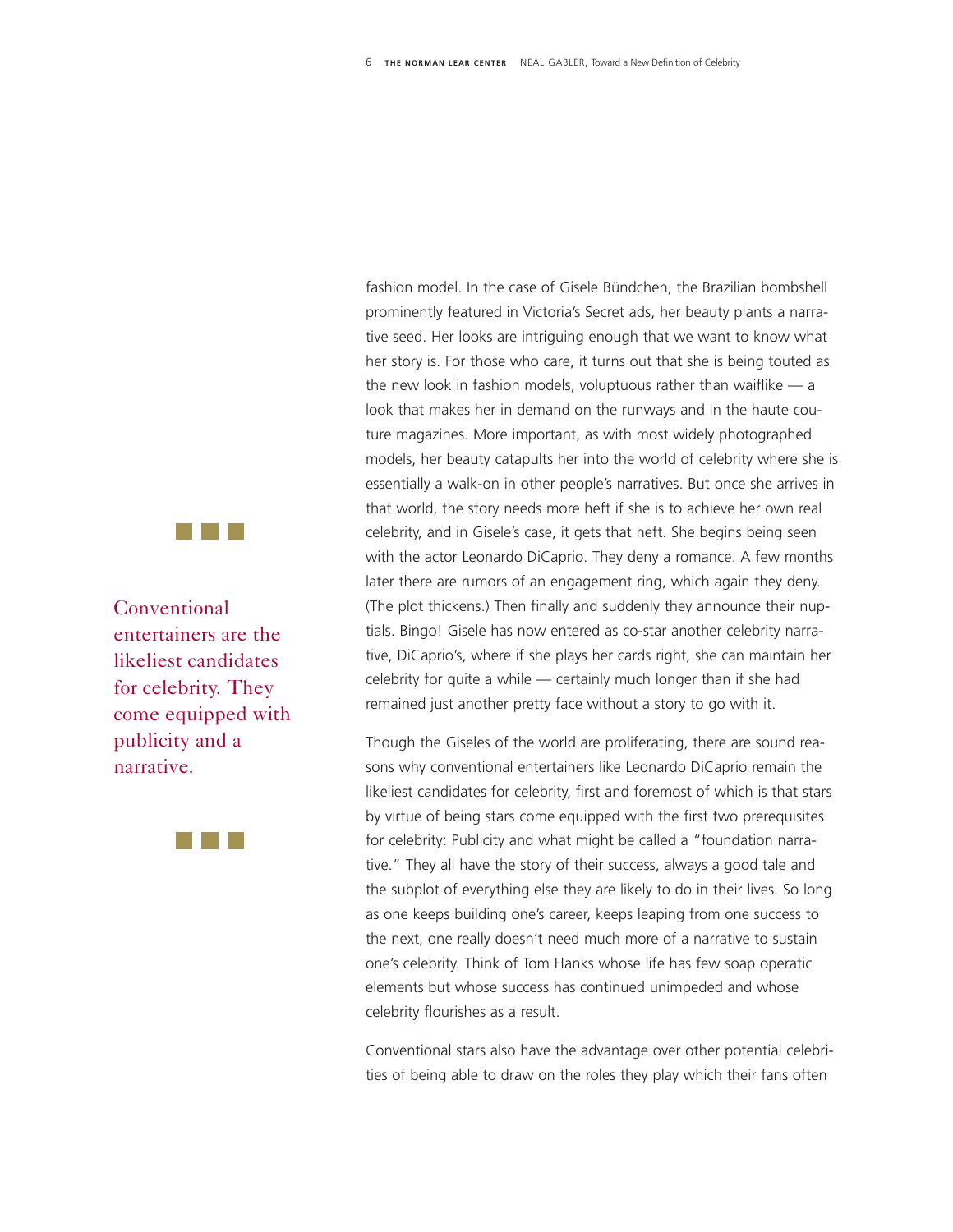conflate with the stars' real lives, allowing the actors, in effect, to borrow the narratives from their movies or television shows. A great lover on screen is frequently assumed to be a great lover in real life, a tough guy on screen a tough guy in life, a great soul on screen a great soul in life. The only action John Wayne saw in World War II was on the screen in war films, yet his heroism in those movies became welded to his personal narrative to the point where he was given awards and honors for his bravery. People believed, evidently wanted to believe, that it was his story and not just his performance.

Finally, stars of conventional media benefit from the fact that they are more likely to generate a narrative because they are much more likely to be at the center of the action — to be sued or stalked or attacked or romanced. Thus when would-be extortionists plotted to kidnap him, Australian actor Russell Crowe was able to add this thriller sequence to his foundation narrative and to the narrative of his ill-fated romance with actress Meg Ryan. Or when an obsessive fan managed to invade her Malibu home, Pamela Anderson was able to add the brief scene to her tempestuous relationship to rock star Tommy Lee. Even relatively minor episodes become larger when they star a star: Actress Halle Berry's auto mishaps, Tom Cruise's purportedly saving a life, Sandra Bullock's surviving a bumpy plane landing.

In the taxonomy of celebrity stories, one might call these sorts of narratives star-driven, and it is axiomatic that the bigger the star, the less compelling the narrative has to be, which is why a Bruce Willis or a Bill Clinton need only attend a function or eat in a restaurant to get press coverage. But just as there are movies that rely on the ingenuity of plot rather than on star power, so there are celebrity narratives that are plotdriven. John Wayne Bobbitt, Joey Buttafuoco, Kato Kaelin and Tonya Harding have all been thrust into minor celebrity because they have starred in entertaining vehicles that commanded press attention, though, given the fact that these narratives are all one-shots without the foundation narrative or much likelihood for elaboration, they



Stars generate a narrative because they are much more likely to be at the center of the action.

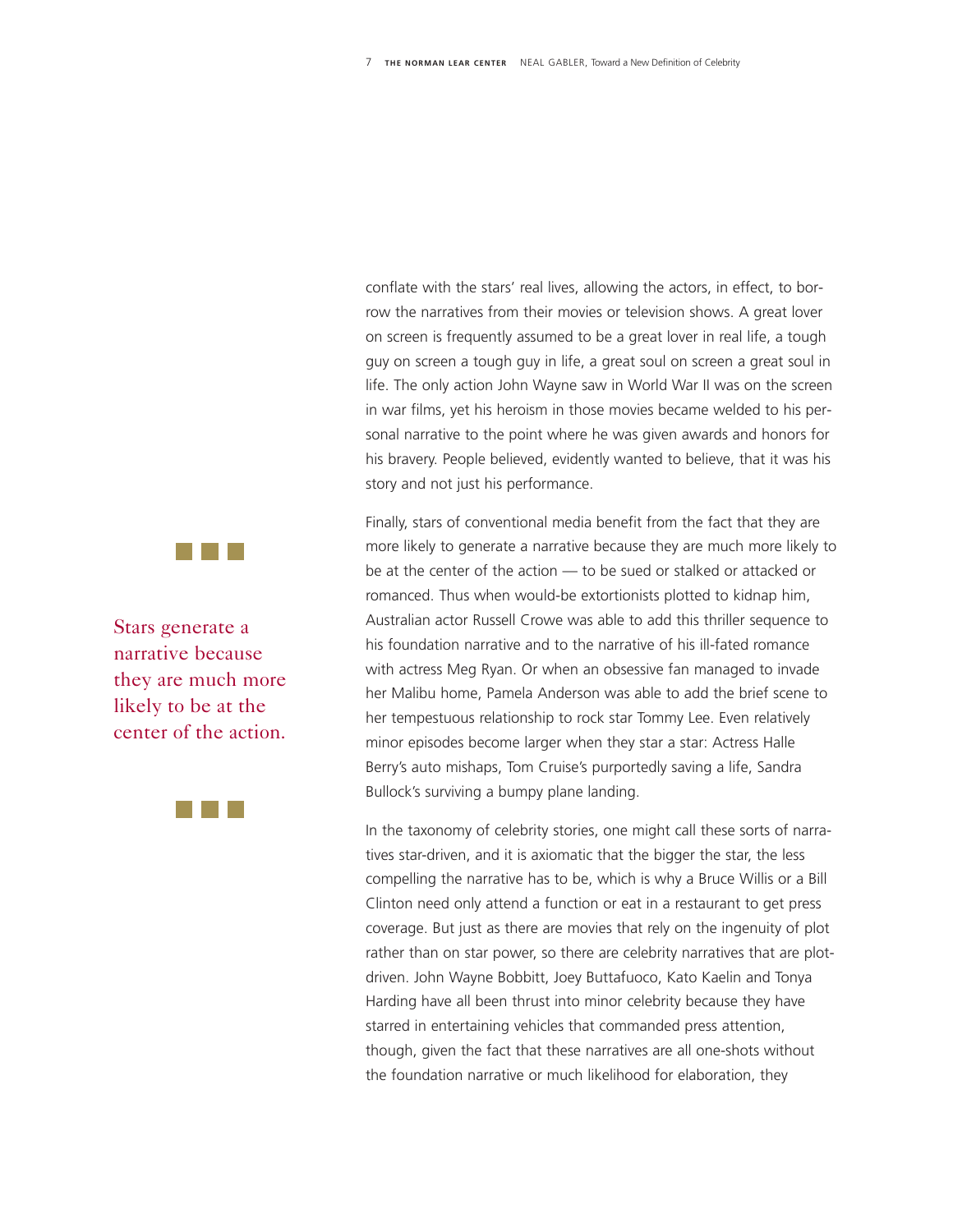provide a more evanescent form of celebrity. As the central narrative fades, there is little more these players can do to sustain it, however much, like Buttafuoco, or Kaelin they may try, because there isn't the publicity for their work that conventional stars enjoy when they are out flogging a movie or TV show. In time, the stars of plot-driven celebrity run out of plot and necessarily run out of celebrity, becoming the life movie equivalents of faded film stars who no longer have their pictures to keep them in the public consciousness.

Boorstin, looking at the dearth of achievement in celebrity, saw all celebrity as perishable. Once the publicity is withdrawn, so is the celebrity since there is nothing, presumably, left behind. But celebrities don't perish because the publicity is withdrawn. The publicity is withdrawn because they cease to provide a narrative that is worth writing about or broadcasting, or, from the audience's point of view, worth watching or reading about. This is especially true of conventional stars when their foundation narrative falters and there is no success to fuel another story. So long as you can provide a story, there need not be closure until you die, though there are individuals like Marilyn Monroe, James Dean and John F. Kennedy whose narratives continue through revelations and reinterpretations long after the stars themselves have departed.

Whether they still qualify as celebrities in death is open to debate, but one could make a powerful case that celebrity also requires a corporeal protagonist who can continue to provide a dynamic plot and who has not just left behind a narrative to be amended and reworked by others like some ancient text. Dead celebrities are just that: Their stories are entombed. Since celebrity is a kind of performance art, if audiences don't feel there is a live personality starring in the narrative, if they don't feel that the narrative can take new and surprising turns, if they don't feel that they could actually meet the protagonist, there is some essential frisson missing. Celebrity seems to depend to some degree on the idea of tangibility.

Celebrity requires a corporate protagonist who can provide a dynamic plot.



### Celebrity depends on the idea of tangibility.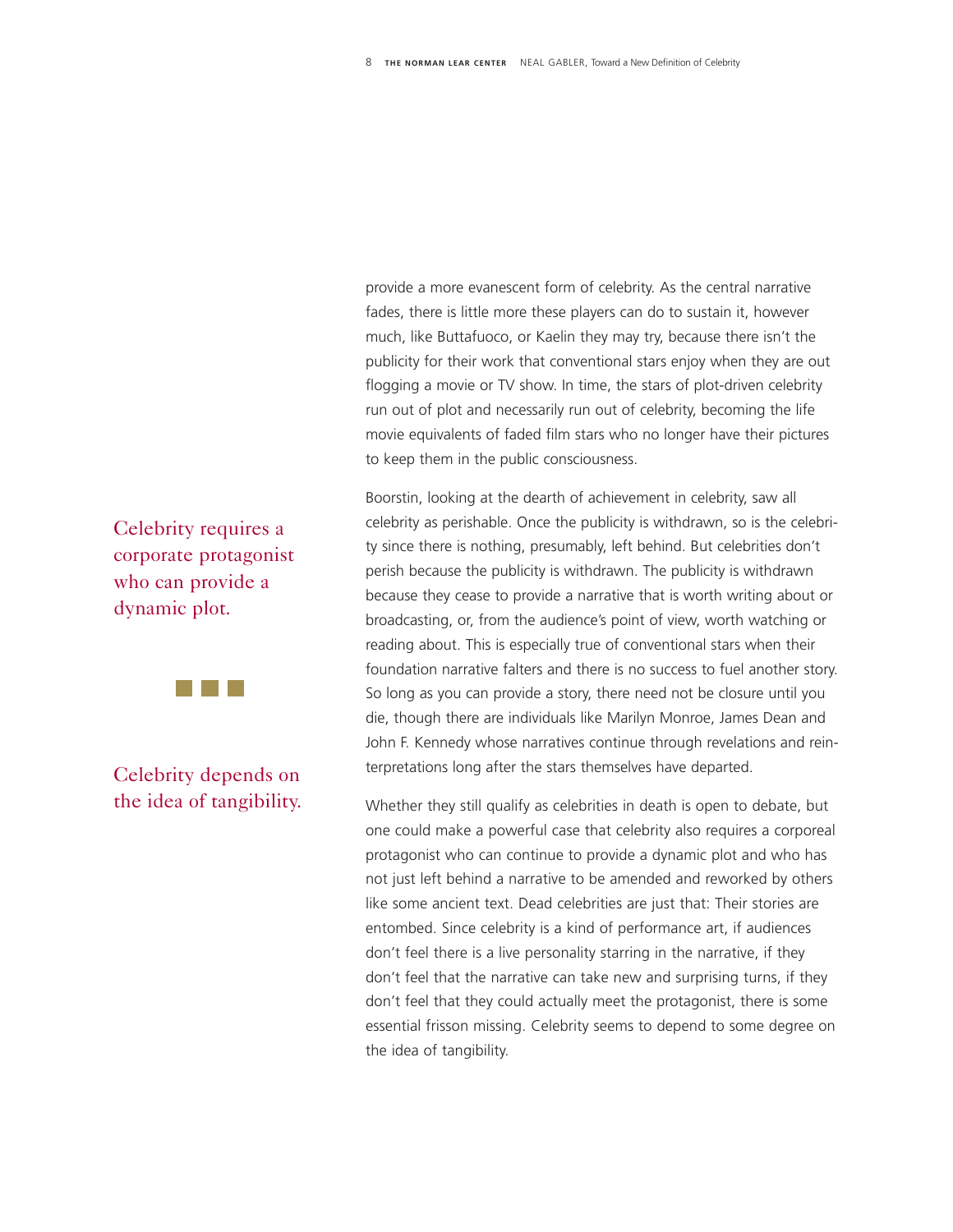noted, people do confuse the person with the part. But one of the things that generates the excitement of celebrity, one of the things that distinguishes celebrity narratives from the fictional or even fact-based narratives of conventional media, is the congruence between the person and the narrative he is living. Thirty years ago, when fans would see Elizabeth Taylor they knew that she — *that person* –– had had great romances, had pried singer Eddie Fisher from wife Debbie Reynolds, had left husband Fisher for actor Richard Burton, had had a stormy onagain, off-again marriage with Burton. They knew, in effect, that it wasn't make-believe –– that *this* woman had actually done *those* things and that those things were invested in her person. She was a human version of Walter Benjamin's original object as opposed to its reproduction, which is what she played in the movies, and it is entirely possible that the public urge for the original is one of the primary sources for the rise of celebrity. We want the real thing.

Of course movies and television shows have tangible stars, too and, as

Talmudists of celebrity may debate whether fictional characters — a Harry Potter, a Pokeman, a Scarlett O'Hara, a Santa Claus — can ever be considered celebrities since they lack both tangibility (they don't really exist) and they lack personal narratives. It may have been with this in mind that Walt Disney back in the mid-1930s felt compelled to concoct a back story for his own putative celebrity, Mickey Mouse. Children, not realizing that Mickey wasn't tangible, would write Disney wanting to know if Mickey and Minnie were married - that is, they wanted to know his life narrative. To fulfill that narrative expectation, Walt once told a magazine interviewer that Mickey and Minnie played boyfriend and girlfriend on screen but that in "real life" they were married. Thus did Mickey make his bid for celebrity — one that was fated to fail should children discover that Mickey wasn't real and that they could never meet the original, only the facsimile at Disneyland or Disney World in the same way they might meet Santa Claus at Macy's. It is only those true innocents who think that Disneyland's Mickey *is* Mickey or



The excitement of celebrity is generated by the congruence between the person and his narrative.

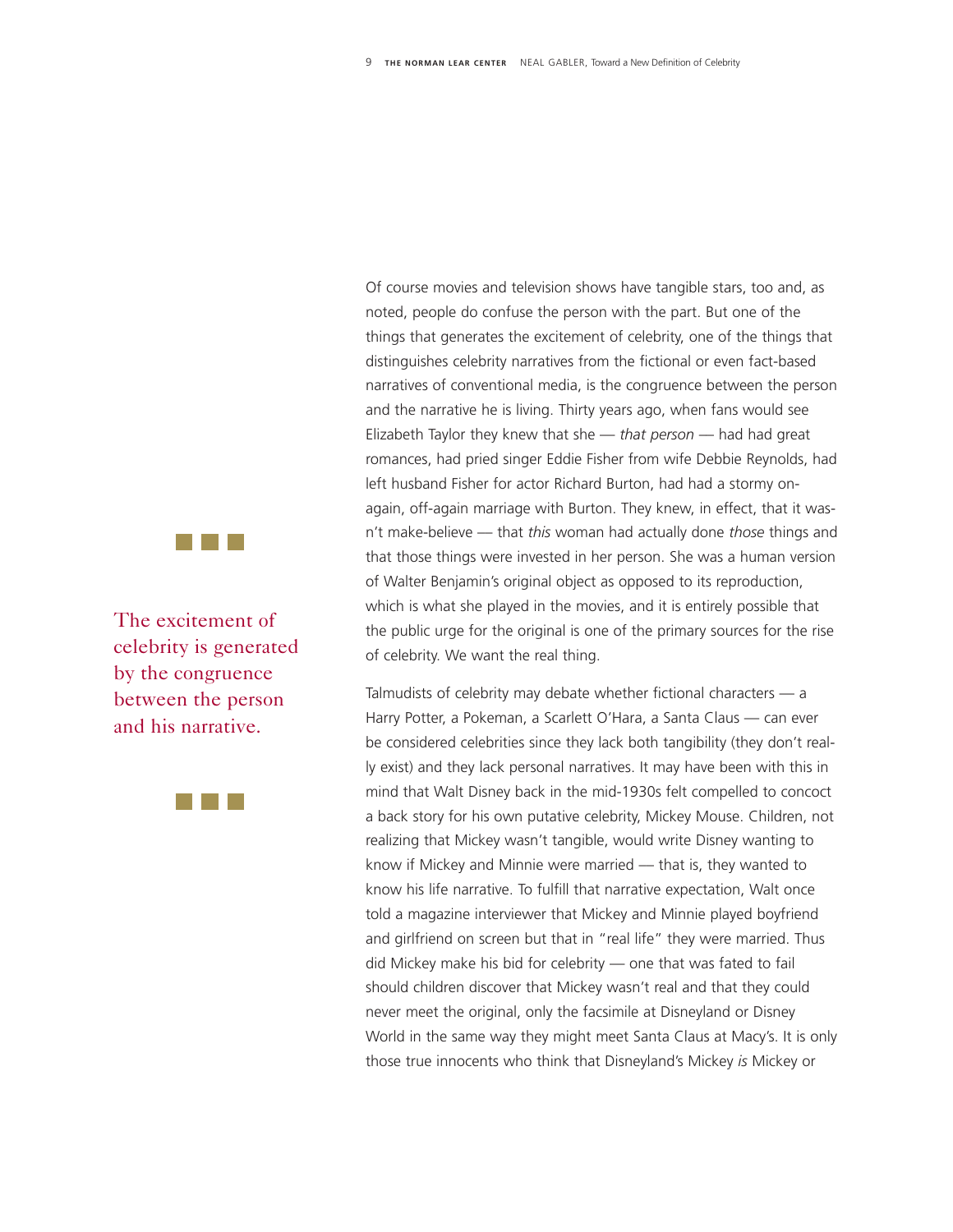Macy's Santa *is* Santa for whom Mickey and Santa can be celebrities, which is why so many parents, myself included, lied to our children. We didn't want to deny them the thrill of celebrity.

By this analysis, it is clear that celebrity is not, as Boorstin theorized, a thing that one acquires the way one might acquire fame, simply by being grazed by the media spotlight. Like any work of art, celebrity is the product of a process. One needs a performer. One needs a personal real-life, or purportedly real-life, narrative, even if it is only the foundation narrative. One needs publicity for that narrative. And last, but by no means least, one needs fans — an audience to appreciate the narrative and admire its star; for in the end, celebrity without someone to consume it is like a movie without someone to watch it. Or to paraphrase Berkeley, if a celebrity story is generated and there is no one to hear or see it, it doesn't make a sound. Di without the adoring throngs, Jordan without the hero-worshippers, Buttafuoco without the glad-handing well-wishers, any movie star without the screaming mobs wouldn't be celebrities. By the same token, Timothy McVeigh had publicity, a narrative and, before his execution, tangibility, but without fans to anoint him, he was just another well-known criminal — a protagonist in a story but not its star. He wasn't a celebrity.

Attempting to find a working definition of celebrity would be a sterile academic exercise if the result didn't help explain the phenomenon and bring us closer to some understanding of why it seems so utterly bewitching. The new definition proffered here is intended to provide a few provisional conclusions. For one thing, it may go some way toward explaining why celebrity has become a kind of cultural kudzu. Seen as a narrative form, celebrity is a great new entertainment in a society ever hungry for entertainment. It is pliant, novel, authentic rather than imagined, by definition plausible and suspenseful since it is constantly unwinding. In effect, celebrity is the ultimate in so-called reality programming. More, it is adaptable to other media the way, say, a novel might be adapted for the screen, creating unparalleled opportunities for

Like any work of art celebrity is the product of a process.



Celebrity is a great, new entertainment in a society hungry for entertainment.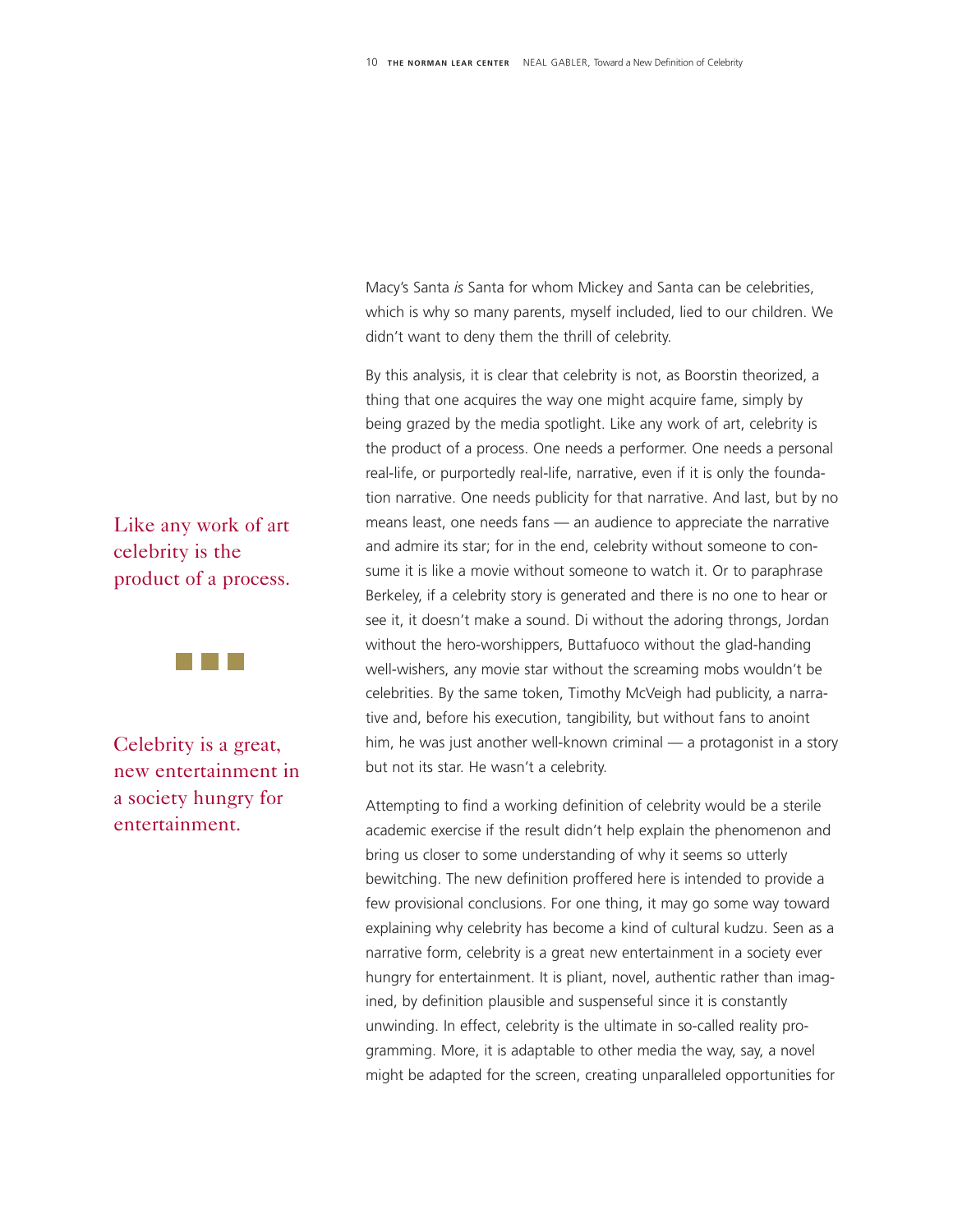synergy. Celebrity provides magazines, television, newspapers, books and increasingly the Internet with stories and stars; these media in turn provide celebrity, having no screen of its own, with a veritable multiplex to reach the public.

In fact, celebrity narratives are now so exciting and inventive that fictional narrative has a hard time competing with them. When director Taylor Hackford complained that his film *Proof of Life,* featuring Russell Crowe and Meg Ryan, fared so poorly at the box office because the movie was superseded by the story of the romance between its stars, he was implicitly acknowledging celebrity as an art form. While it has often been true that tabloid stories about stars have created an appetite to see those stars on screen, what Hackford was essentially saying is that, given the choice, the audience seemed to prefer the real-life story to the fictionalized one, and if they wanted their dose of Crowe and Ryan, they were going to get it in the tabloids and on the tabloid TV shows rather than on the movie screen.

Critics of celebrity have rightfully complained that celebrity seems to have no moral component - that even an O.J. Simpson can become a celebrity with fans eager to see him, touch him, get his autograph. Thinking of celebrity as an art form may go some way toward explaining that, too. The problem with celebrity is not that it is vaguely immoral, as Boorstin seemed to suggest, or fundamentally amoral but that, like any art form, it is fundamentally aesthetic. Aesthetically speaking, celebrity narratives can be either good or bad. They can appeal to us as stories or not. They can either be entertaining or not, complex or not, resonant or not. Taking the example of Simpson, however one felt about him personally, most people seemed to think that his story was, by aesthetic standards, a fascinating one — rich in plot and strumming thematic chords of race, sex, power. The fact that he already had fans from his days as a football player and actor meant that the new chapter could intensify his celebrity.

## Celebrity is the ultimate in reality programming.



Celebrity narrative is so exciting and inventive that fictional narrative has a hard time competing.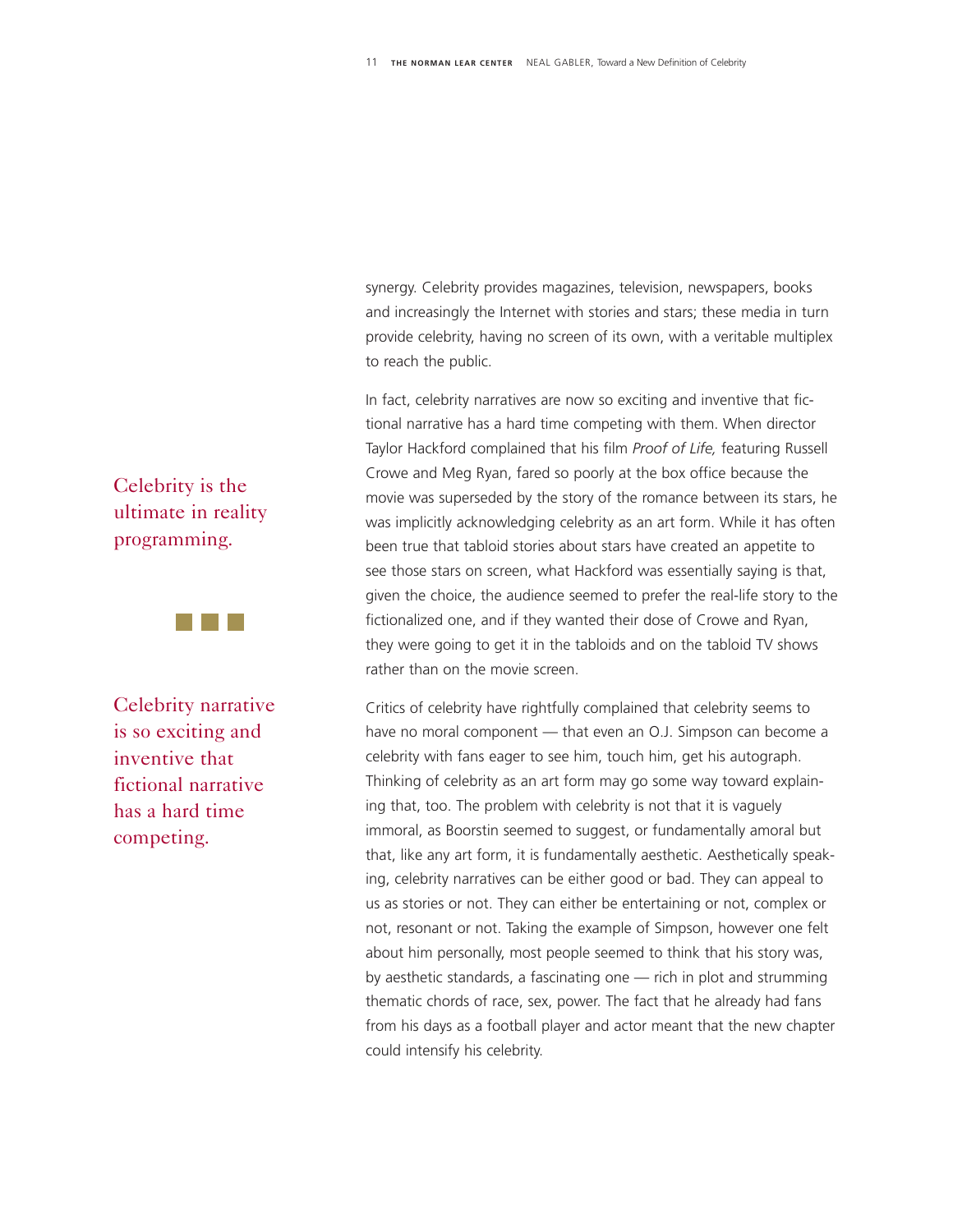**Tara** 

What celebrity lacks is an authorial voice to impose moral value on the narrative.

Still, plots are seldom neutral. Stories can and almost always do encapsulate values. In conventional fictional narrative art, say novels or movies, we are occasionally confronted with the situation of liking the plot but disapproving of its values or, more often, of disapproving of a protagonist but liking the author's values. Unfortunately, when it comes to celebrity narratives one cannot so easily make the distinction between the plot and its values or between the protagonist's values and the author's because the protagonist is the author and the plot is what we choose to make of it. For some people, the O.J. Simpson story is a tale of injustice — the system's toward O.J. For others, the tale lays out another sort of injustice  $-$  0.J.'s over the system. Except in situations like McVeigh's where the public seems unified in its horror and contempt, the same plot is susceptible to different interpretations, different conclusions and different values, which is also why Simpson can actually retain fans. What celebrity lacks, then, is an authorial voice to impose moral value on the narrative — a deficiency that is easy to mistake for having no moral values whatsoever. It gets even easier to make that mistake when fans, whose only paradigm for celebrity is the movies, turn the stars of the celebrity narratives, like Simpson or Buttafuoco, into objects of devotion on the principle that, barring total depravity, a star of any medium, even life, is still a star.

The most important aspect of celebrity that a new definition might bring into sharper focus, however, is function. As Boorstin disapprovingly saw celebrity, it was a way for a narcissistic society to whittle the great down to its own size — to reduce sequoias to splinters. This, almost any contemporary observer would now concede, was too reductive an analysis. Whether or not one thinks of celebrity as an art form, it certainly performs many of the functions of art. Celebrity narratives can reinforce fears and dreams, instruct and guide us, transport us from daily routine, reassure us that we are not alone in what we think and feel, impose order on experience. This is what the critic Richard Schickel was onto over fifteen years ago in his brilliant study of celebrity,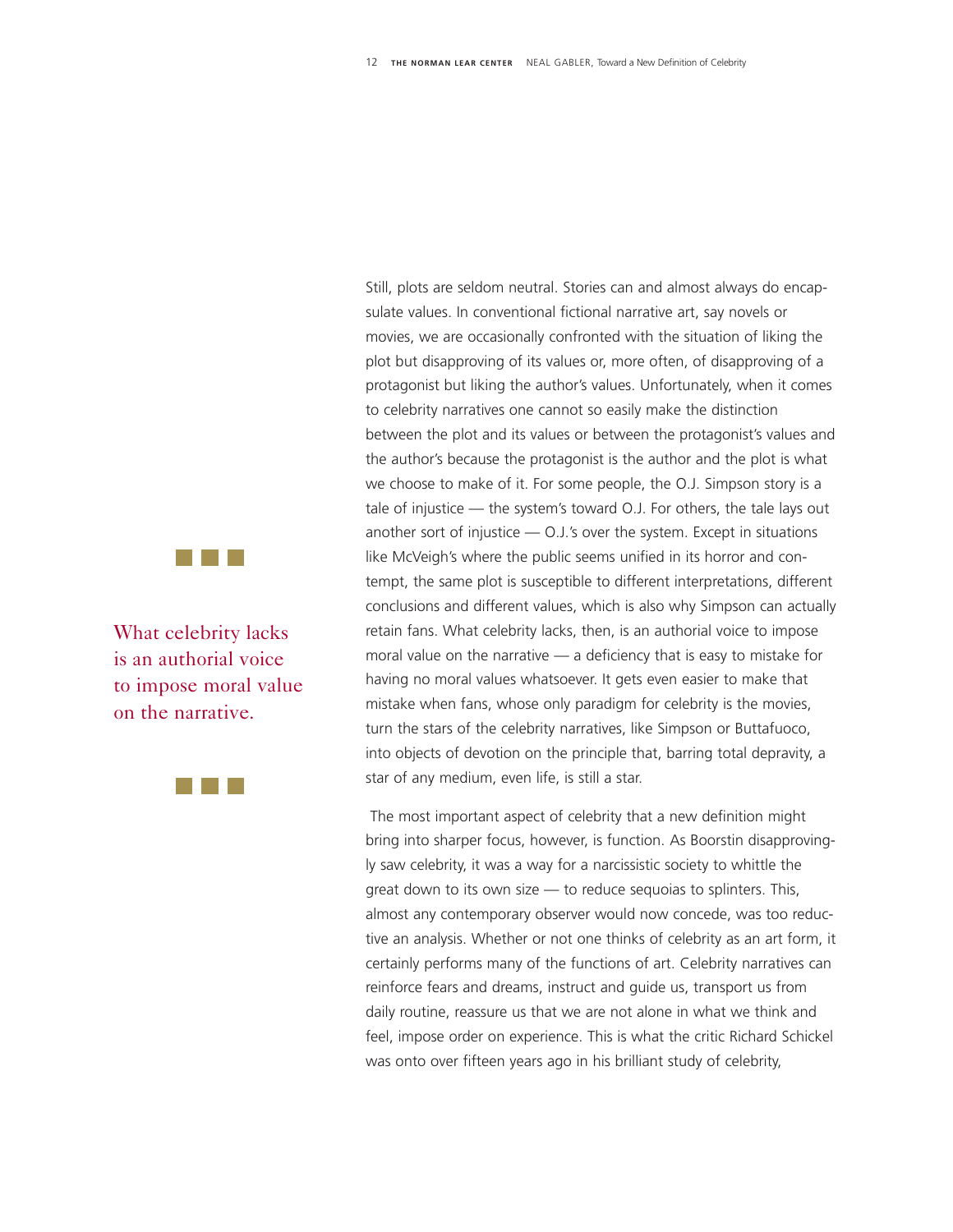*Intimate Strangers: The Culture of Celebrity in America,* when he called celebrity "the principle source of motive power in putting across ideas of every kind — social, political, aesthetic, moral."

If celebrity is the new art form, it may have been the inadequacy of traditional narrative forms in fulfilling their obligations that has helped make it so. Celebrity not only has narrative advantages over traditional art, it seems to be the most effective, the most efficient, the most accessible, the most rapid, the nimblest means to reify the country's inchoate fears and longings and to do so entertainingly to boot. Celebrity is protean. It can touch upon practically anything in American life: Race (O.J. Simpson), changing sexual roles (Bobbitt), middle-age crisis (Bill Clinton), betrayal (Woody Allen and Mia Farrow), sexual harassment (Clarence Thomas and Anita Hill), you name it. One is almost assured that if an issue is roiling somewhere in the American consciousness there will eventually be a celebrity narrative to dramatize it.

The basic star-driven narrative may have narrower range than these plot-driven ones, but whatever it lacks in variety it compensates for in resonance. Whether it is the standard success story or the standard addiction story or the standard divorce story, star-driven narratives ultimately resolve themselves into an overarching archetype, which, as I wrote in *Life the Movie,* is the very same archetype that the anthropologist Joseph Campbell described in his landmark study of cross-cultural myths, *The Hero With a Thousand Faces.* As Campbell laid out the "monomyth" that appears in virtually every culture, a hero arrives in our community from ordinary origins, he embarks on a quest into a supernatural world during which he undergoes a series of trials and temptations, and, having survived them, he returns to earth to pass on what he has learned in the process. And what he has learned is this: That the hero and the god, the seeker and the found, the ordinary world and the supernatural world are really one. Or in New Age terms, it is all inside us.



If celebrity is the new art form, it may have been the inadequacy of traditional narrative forms in fulfilling their obligations that helped make it so.

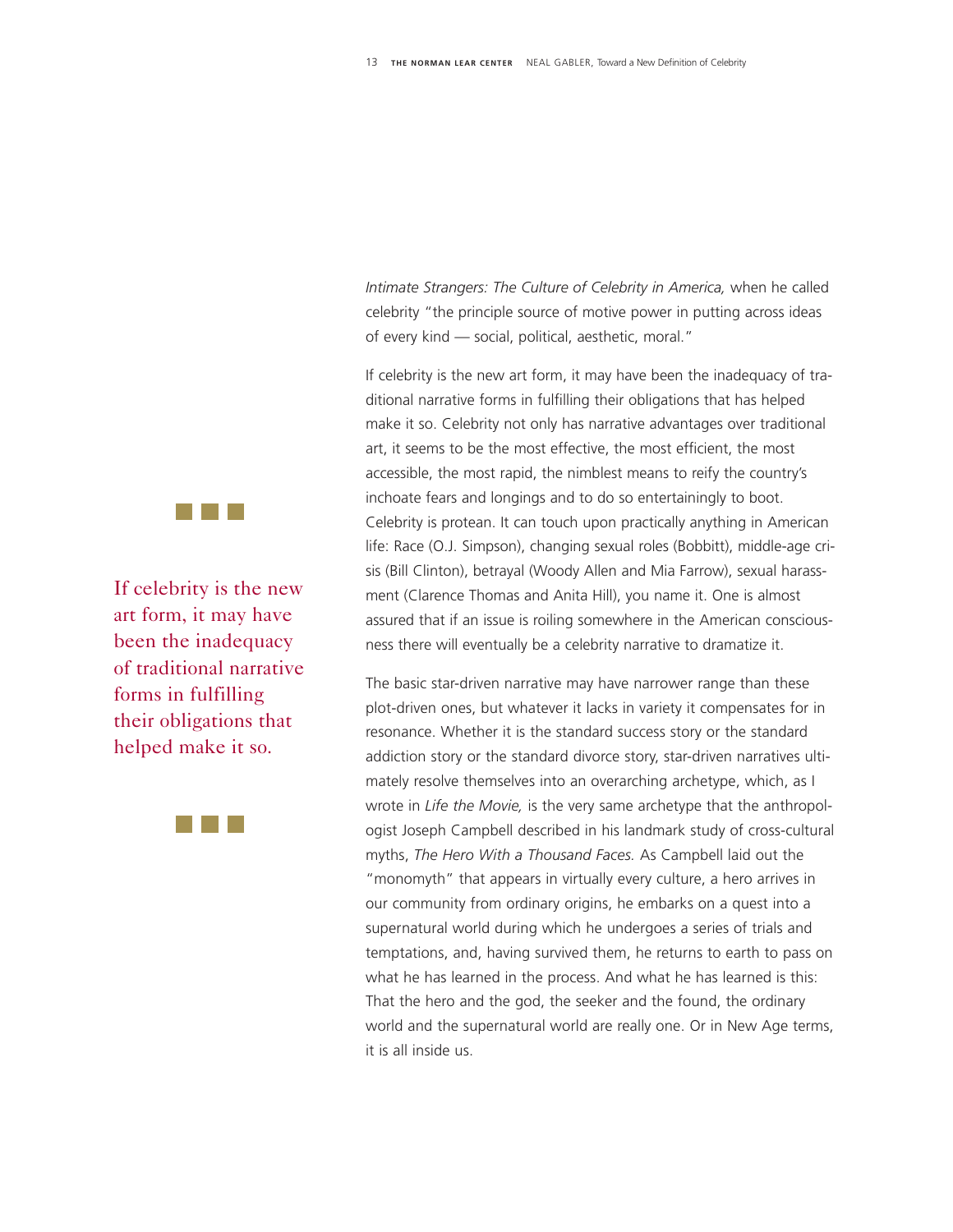The celebrity narrative is a cautionary lesson about the pitfalls of fame, rendered meaningful by the celebrity's tangibility.



When you tunnel past all the various celebrity maladies that are dutifully chronicled in the tabloids, this is what you get: A celebrity arrives on the scene from circumstances not very different from ours. He enters the wondrous world of show business where he encounters his own trials and temptations from drugs to sex to career setbacks, and, having survived them, he returns to us via the media to pass on what he has learned, which is, basically, that he is no different from us, that his priorities are the same as ours, that for all the fame and power and glory and sex he has, the only thing that truly matters is knowing who you are. Depending on where he happens to be in his life movie, every celebrity story now lands somewhere in this archetype and works its way toward that final realization or — in the case of most celebrities who suffer relapses and embark on numerous affairs — series of realizations since celebrities, unlike Campbell's heroes, apparently have to be reminded again and again and again of what it is they are supposed to have learned.

It is, of course, a reassuring message for those of us who will never experience celebrity, whose lives don't have great narratives and won't attract publicity or fans. But it also creates a dialectic between the narrative and tangible components of celebrity, on the one side, and its publicity and fan components on the other — a dialectic that Campbell never had to address. The narrative tells us that celebrity is a learning process toward self-actualization and realization, and the celebrity's tangibility tells us that he is, again like Benjamin's original, a real person with real needs — like everyone else. The publicity and fan components tell us that celebrity is about gaining attention and acknowledgment about *not* being like everyone else. The celebrity narrative is a cautionary lesson about the pitfalls of fame, rendered meaningful by the celebrity's tangibility. Publicity and fandom are about the thrill of being known and the blessings that flow from it. The celebrity narrative and the celebrity's tangibility are about identification — theirs' with us, and ours' with them. Publicity and fandom are about vicariousness — about